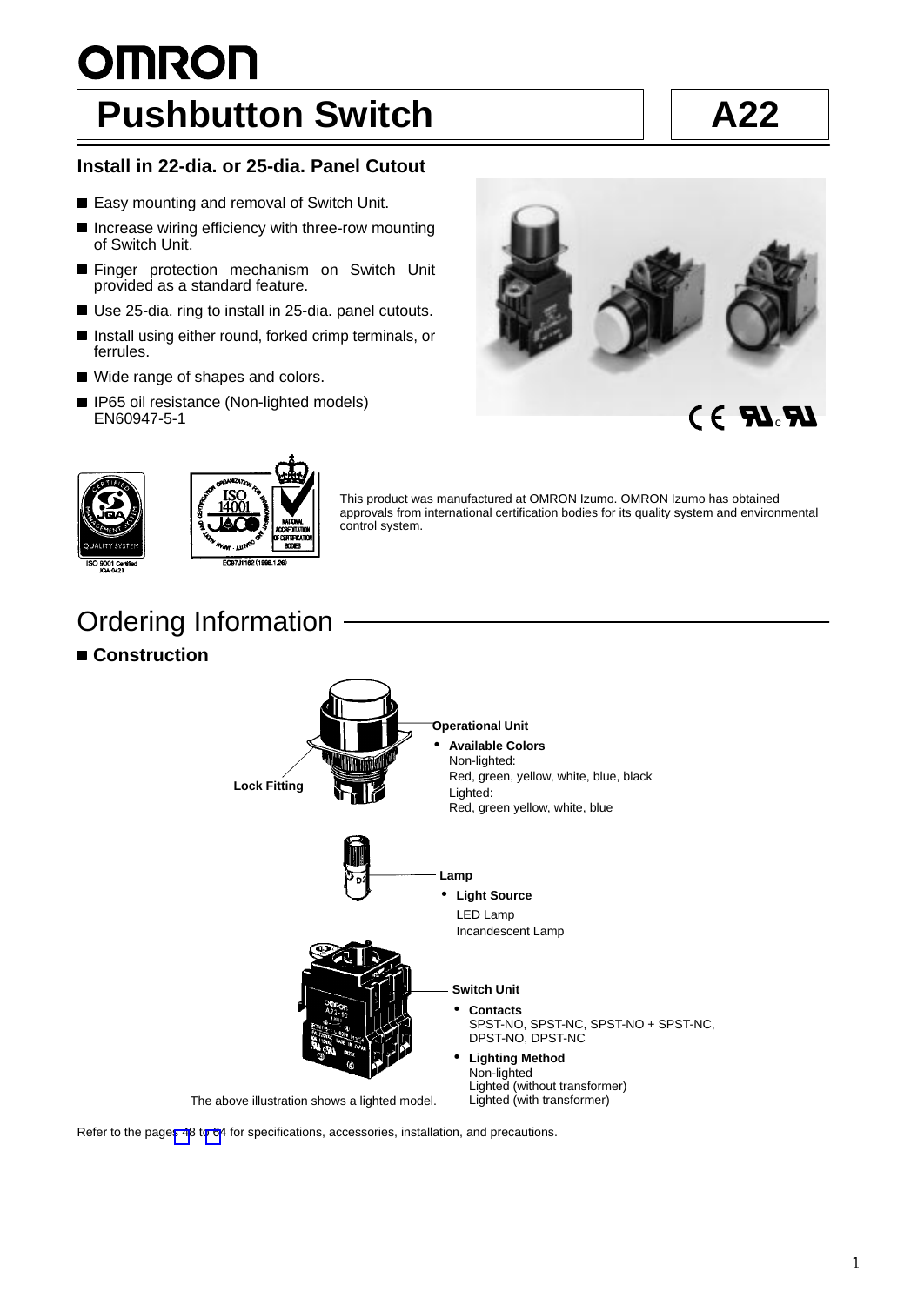# **Model Number Legend (Completely Assembled)**

Shipped as a set which includes the Operational Unit, LED (lighted type only), and Switch Unit.

|       | 1 Lighted/Non-lighted |
|-------|-----------------------|
| Code  | <b>Description</b>    |
| Nonel | Non-lighted           |
|       | Lighted               |

#### **2 Flange Shape**

|      | Non-lighted                   |  |  |  |  |  |  |
|------|-------------------------------|--|--|--|--|--|--|
| Code | <b>Description</b>            |  |  |  |  |  |  |
| F    | Round/Flat                    |  |  |  |  |  |  |
| Τ    | Round/Projection              |  |  |  |  |  |  |
| G    | Round/Full-guard              |  |  |  |  |  |  |
| н    | Round/Half-guard              |  |  |  |  |  |  |
| С    | Square/Projection             |  |  |  |  |  |  |
| D    | Square/Full-guard             |  |  |  |  |  |  |
| S    | Round/Mushroom (30-dia. head) |  |  |  |  |  |  |
| М    | Round/Mushroom (40-dia. head) |  |  |  |  |  |  |
|      | Lighted                       |  |  |  |  |  |  |
| Т    | Round/Projection              |  |  |  |  |  |  |
| G    | Round/Full-quard              |  |  |  |  |  |  |
| H    | Round/Half-guard              |  |  |  |  |  |  |
| Ć    | Square/Projection             |  |  |  |  |  |  |
| D    | Square/Full-quard             |  |  |  |  |  |  |

# $\frac{2}{\sqrt{2}}$  -**A22**<sup>1</sup>-<sup>2</sup><sup>3</sup>-<sup>4</sup>-<sup>5</sup>-<sup>6</sup>  $\sqrt{ }$

| <b>3 Illumination Color</b> |                                   |  |  |  |  |
|-----------------------------|-----------------------------------|--|--|--|--|
| Code                        | <b>Description</b>                |  |  |  |  |
| R                           | Red                               |  |  |  |  |
| G                           | Green                             |  |  |  |  |
|                             | Yellow                            |  |  |  |  |
| W                           | White                             |  |  |  |  |
| А                           | Blue                              |  |  |  |  |
| B                           | Black (for non-lighted type only) |  |  |  |  |

#### **4 Light Source**

| <b>Without Transformer</b> |     |                       |  |  |  |  |  |
|----------------------------|-----|-----------------------|--|--|--|--|--|
| Code                       |     | <b>Rated Voltage</b>  |  |  |  |  |  |
| 6D                         | LED | 6 VDC                 |  |  |  |  |  |
| 6A                         |     | 6 VAC                 |  |  |  |  |  |
| 12A                        |     | 12 VAC/DC             |  |  |  |  |  |
| 24A                        |     | 24 VAC/DC             |  |  |  |  |  |
| <b>With Transformer</b>    |     |                       |  |  |  |  |  |
| T1                         | LED | 110 VAC <sup>*1</sup> |  |  |  |  |  |
| T2                         |     | 220 VAC <sup>*2</sup> |  |  |  |  |  |

**Note:** The LED lamp (24 VAC/DC) can be lit by directly applying 110 VAC/DC (220 VAC/DC) to the lamp terminal. LED incorporates the 24-VAC/DC type.

| Code | <b>Description</b> |
|------|--------------------|
| 10   | SPST-NO            |
| 01   | SPST-NC            |
| 11   | SPST-NO + SPST-NC  |
| 20   | DPST-NO            |
| 02   | DPST-NC            |

**Note:** Refer to pag[e 48](#page-0-0) for contact ratings.

#### **6 Switch Action**

| Code | <b>Description</b> |
|------|--------------------|
| м    | Momentary          |
| А    | Latching           |

- \*2) Operational voltage: 190 to 230 VAC
- **Pushbutton Switch (Completely Assembled) Non-lighted (Round Type)**

| Appearance            | Output            | <b>Momentary operation</b><br>(self-resetting) | Latching operation<br>(self-holding) | <b>Illumination color</b>                  |
|-----------------------|-------------------|------------------------------------------------|--------------------------------------|--------------------------------------------|
| Flat type             | SPST-NO           | A22-F□-10M                                     | A22-F $\square$ -10A                 | Insert one of the                          |
|                       | SPST-NC           | A22-F□-01M                                     | A22-F $\Box$ -01A                    | following letters into the<br>box $\Box$ . |
|                       | SPST-NO + SPST-NC | A22-F $\sqcap$ -11M                            | $A22-F$ $-11A$                       | R (red)                                    |
| A22-F                 | DPST-NO           | A22-F⊟-20M                                     | A22-F□-20A                           | Y (yellow)                                 |
|                       | DPST-NC           | A22-F□-02M                                     | A22-F□-02A                           | G (green)                                  |
| Round/Projection type | SPST-NO           | A22-T□-10M                                     | A22-T $\square$ -10A                 | W (white)<br>A (blue)                      |
|                       | SPST-NC           | A22-T⊟-01M                                     | $A22-T$ $-01A$                       | B (black)                                  |
|                       | SPST-NO + SPST-NC | A22-T $\Box$ -11M                              | $A22-TT-11A$                         |                                            |
| $A22-T$               | DPST-NO           | A22-T <sub>1</sub> -20M                        | A22-T□-20A                           |                                            |
|                       | DPST-NC           | A22-T□-02M                                     | $A22-TT-02A$                         |                                            |
| Round/Full-guard type | SPST-NO           | A22-G□-10M                                     | A22-G□-10A                           |                                            |
| A22-G                 | SPST-NC           | A22-G $\Box$ -01M                              | $A22-G$ -01A                         |                                            |
|                       | SPST-NO + SPST-NC | A22-G□-11M                                     | A22-G□-11A                           |                                            |
|                       | DPST-NO           | A22-G□-20M                                     | A22-G□-20A                           |                                            |
|                       | DPST-NC           | A22-G⊟-02M                                     | $A22-G$ -02A                         |                                            |

2

<sup>\*1)</sup> Operational voltage: 95 to 115 VAC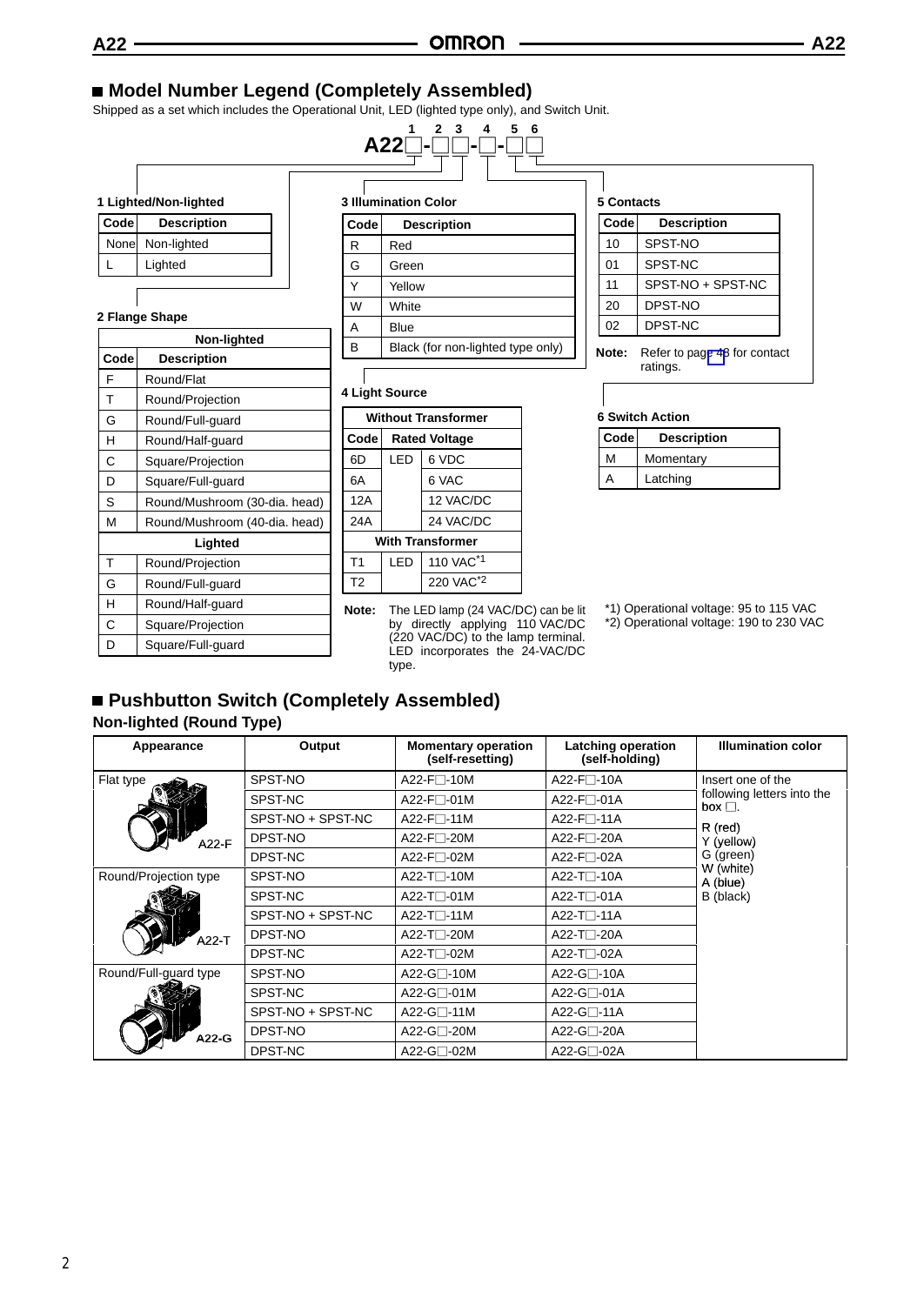| Appearance                  | Output            | <b>Momentary operation</b><br>(self-resetting) | <b>Latching operation</b><br>(self-holding) | <b>Illumination color</b>                  |  |
|-----------------------------|-------------------|------------------------------------------------|---------------------------------------------|--------------------------------------------|--|
| Round/Half-guard type       | SPST-NO           | A22-H□-10M                                     | A22-H□-10A                                  | Insert one of the                          |  |
|                             | SPST-NC           | A22-H□-01M                                     | A22-H□-01A                                  | following letters into the<br>box $\Box$ . |  |
|                             | SPST-NO + SPST-NC | A22-H□-11M                                     | A22-H⊟-11A                                  | R (red)                                    |  |
|                             | DPST-NO           | A22-H□-20M                                     | A22-H <sub>□</sub> -20A                     | Y (yellow)                                 |  |
| A22-H                       | DPST-NC           | A22-H⊟-02M                                     | A22-H□-02A                                  | G (green)                                  |  |
| Small-size Mushroom         | SPST-NO           | A22-S $\square$ -10M                           | A22-S□-10A                                  | W (white)<br>A (blue)                      |  |
| type (30-dia. head)         | SPST-NC           | A22-S□-01M                                     | $A22-S$ -01A                                | B (black)                                  |  |
|                             | SPST-NO + SPST-NC | A22-S□-11M                                     | A22-S□-11A                                  |                                            |  |
|                             | DPST-NO           | A22-S□-20M                                     | A22-S□-20A                                  |                                            |  |
| $A22-S$                     | DPST-NC           | A22-S $\Box$ -02M                              | $A22-S$ $\neg$ -02A                         |                                            |  |
| Medium-size Mushroom        | SPST-NO           | A22-M□-10M                                     | A22-M□-10A                                  |                                            |  |
| type (40-dia head)<br>A22-M | SPST-NC           | A22-M⊟-01M                                     | A22-M <sup>-</sup> 01A                      |                                            |  |
|                             | SPST-NO + SPST-NC | $A22-M$ -11M                                   | $A22-M$ -11A                                |                                            |  |
|                             | DPST-NO           | A22-M⊟-20M                                     | A22-M⊟-20A                                  |                                            |  |
|                             | DPST-NC           | A22-M□-02M                                     | A22-M□-02A                                  |                                            |  |

# **Non-lighted (Square Type)**

| Appearance                 | Output            | <b>Momentary operation</b><br>(self-reset) | Latching operation<br>(self-holding) | <b>Illumination color</b>                  |
|----------------------------|-------------------|--------------------------------------------|--------------------------------------|--------------------------------------------|
| Square/Projection type     | SPST-NO           | $A22-C$ -10M<br>A22-C <sub>1</sub> -10A    |                                      | Insert one of the                          |
|                            | SPST-NC           | A22-C⊟-01M                                 | $A22-C$ -01A                         | following letters into the<br>box $\Box$ . |
|                            | SPST-NO + SPST-NC | A22-C $\Box$ -11M                          | $A22-C$ -11A                         | $R$ (red)                                  |
| A22-C                      | DPST-NO           | $A22-C$ -20M                               | A22-C⊟-20A                           | Y (yellow)                                 |
|                            | DPST-NC           | $A22-C$ -02M                               | $A22-C$ - $O2A$                      | G (green)                                  |
| Square/Guard type<br>A22-D | SPST-NO           | $A22-D$ -10M                               | $A22-D$ -10A                         | W (white)<br>A (blue)                      |
|                            | SPST-NC           | $A22-D$ -01M                               | $A22-D$ -01A                         | B (black)                                  |
|                            | SPST-NO + SPST-NC | $A22-D$ -11M                               | $A22-D$ -11A                         |                                            |
|                            | DPST-NO           | $A22-D$ -20M                               | $A22-D$ -20A                         |                                            |
|                            | DPST-NC           | $A22-D$ -02M                               | $A22-D$ -02A                         |                                            |

# **Lighted (Round Type)**

| Appearance                      | Output              | Lighting   | Rated<br>voltage | <b>Momentary</b><br>operation<br>(self-resetting) | Latching operation<br>(self-holding) | <b>Illumination</b><br>color      |
|---------------------------------|---------------------|------------|------------------|---------------------------------------------------|--------------------------------------|-----------------------------------|
| Round/Projection                | SPST-NO             | <b>LED</b> | 6 VDC            | A22L-T□-6D-10M                                    | A22L-T□-6D-10A                       | Insert one of                     |
| type                            |                     |            | 6 VAC            | $A22L-T$ -6A-10M                                  | A22L-T□-6A-10A                       | the following<br>letters into the |
| <b>LED</b> lighting<br>(Without |                     |            | 12 VAC/DC        | A22L-T <sub>1</sub> -12A-10M                      | A22L-T <sub>1</sub> -12A-10A         | box $\Box$ .                      |
| transformer)                    |                     |            | 24 VAC/DC        | A22L-T□-24A-10M                                   | A22L-T□-24A-10A                      | R (red)                           |
|                                 | SPST-NC             |            | 6 VDC            | A22L-T□-6D-01M                                    | A22L-T□-6D-01A                       | Y (yellow)                        |
|                                 |                     |            | 6 VAC            | $A22L-T$ $-6A-01M$                                | A22L-T⊟-6A-01A                       | G (green)<br>W (white)            |
|                                 |                     |            | 12 VAC/DC        | A22L-T <sub>1</sub> -12A-01M                      | A22L-T <sub>1</sub> -12A-01A         | A (blue)                          |
| A22L-T                          |                     |            | 24 VAC/DC        | A22L-T□-24A-01M                                   | A22L-T <sub>1</sub> -24A-01A         |                                   |
|                                 | SPST-NO+<br>SPST-NC |            | 6 VDC            | A22L-T□-6D-11M                                    | $A22L$ -T $\Box$ -6D-11A             |                                   |
|                                 |                     |            | 6 VAC            | $A22L$ -T $\Box$ -6A-11M                          | A22L-T□-6A-11A                       |                                   |
|                                 |                     |            | 12 VAC/DC        | A22L-T <sub>1</sub> -12A-11M                      | A22L-T <sub>1</sub> -12A-11A         |                                   |
|                                 |                     |            | 24 VAC/DC        | A22L-T <sub>1</sub> -24A-11M                      | A22L-T□-24A-11A                      |                                   |
|                                 | DPST-NO             |            | 6 VDC            | A22L-T□-6D-20M                                    | A22L-T□-6D-20A                       |                                   |
|                                 |                     |            | 6 VAC            | A22L-T□-6A-20M                                    | A22L-T□-6A-20A                       |                                   |
|                                 |                     |            | 12 VAC/DC        | A22L-T <sub>1</sub> -12A-20M                      | A22L-T <sub>1</sub> -12A-20A         |                                   |
|                                 |                     |            | 24 VAC/DC        | A22L-T□-24A-20M                                   | A22L-T <sub>1</sub> -24A-20A         |                                   |
|                                 | DPST-NC             |            | 6 VDC            | A22L-T□-6D-02M                                    | A22L-T□-6D-02A                       |                                   |
|                                 |                     |            | 6 VAC            | A22L-T□-6A-02M                                    | A22L-T□-6A-02A                       |                                   |
|                                 |                     |            | 12 VAC/DC        | A22L-T <sub>1</sub> -12A-02M                      | A22L-T <sub>1</sub> -12A-02A         |                                   |
|                                 |                     |            | 24 VAC/DC        | A22L-T□-24A-02M                                   | A22L-T□-24A-02A                      |                                   |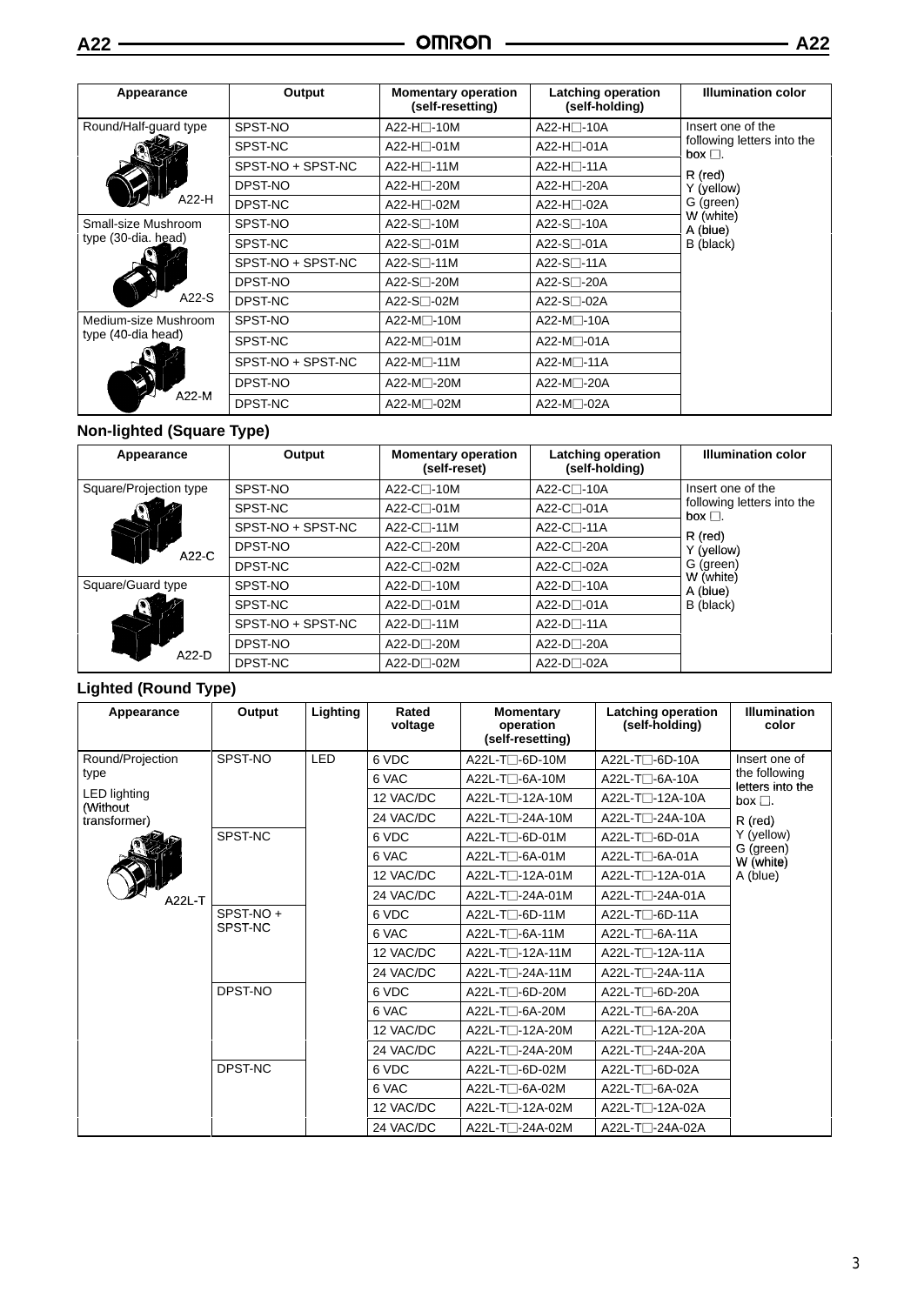| Appearance                         | Output   | Lighting | Rated<br>voltage | <b>Momentary</b><br>operation<br>(self-resetting) | <b>Latching operation</b><br>(self-holding) | <b>Illumination</b><br>color      |  |
|------------------------------------|----------|----------|------------------|---------------------------------------------------|---------------------------------------------|-----------------------------------|--|
| Round/Projection                   | SPST-NO  | LED      | <b>110 VAC</b>   | A22L-T□-T1-10M                                    | A22L-T <sub>1</sub> -T1-10A                 | Insert one of                     |  |
| type                               |          |          | <b>220 VAC</b>   | A22L-T□-T2-10M                                    | A22L-T <sub>1</sub> -T2-10A                 | the following<br>letters into the |  |
| <b>LED</b> transformer<br>lighting | SPST-NC  |          | <b>110 VAC</b>   | A22L-T <sup>-</sup> T1-01M                        | A22L-T <sub>1</sub> -T1-01A                 | box $\Box$ .                      |  |
| (With transformer)                 |          |          | <b>220 VAC</b>   | A22L-T□-T2-01M                                    | A22L-T□-T2-01A                              | R (red)                           |  |
|                                    | SPST-NO+ |          | <b>110 VAC</b>   | A22L-T□-T1-11M                                    | A22L-T <sub>1</sub> -T1-11A                 | Y (yellow)                        |  |
|                                    | SPST-NC  |          | <b>220 VAC</b>   | A22L-T□-T2-11M                                    | A22L-T□-T2-11A                              | G (green)<br>W (white)            |  |
|                                    | DPST-NO  |          | <b>110 VAC</b>   | A22L-T□-T1-20M                                    | A22L-T <sub>1</sub> -T1-20A                 | A (blue)                          |  |
| A22L-T                             |          |          | <b>220 VAC</b>   | A22L-T□-T2-20M                                    | A22L-T□-T2-20A                              |                                   |  |
|                                    | DPST-NC  |          | <b>110 VAC</b>   | A22L-T□-T1-02M                                    | A22L-T <sub>1</sub> -T1-02A                 |                                   |  |
|                                    |          |          | <b>220 VAC</b>   | A22L-T <sup>-</sup> T2-02M                        | A22L-T <sub>1</sub> -T2-02A                 |                                   |  |
| Round/Half-guard                   | SPST-NO  |          | 6 VDC            | A22L-H□-6D-10M                                    | A22L-H□-6D-10A                              |                                   |  |
| type                               |          |          | 6 VAC            | $A22L-H \square - 6A-10M$                         | A22L-H□-6A-10A                              |                                   |  |
| <b>LED lighting</b><br>(Without    |          |          | 12 VAC/DC        | A22L-H□-12A-10M                                   | A22L-H□-12A-10A                             |                                   |  |
| transformer)                       |          |          | 24 VAC/DC        | A22L-H□-24A-10M                                   | A22L-H□-24A-10A                             |                                   |  |
|                                    | SPST-NC  |          | 6 VDC            | A22L-H□-6D-01M                                    | A22L-H□-6D-01A                              |                                   |  |
|                                    |          |          | 6 VAC            | A22L-H□-6A-01M                                    | A22L-H□-6A-01A                              |                                   |  |
|                                    |          |          | 12 VAC/DC        | A22L-H□-12A-01M                                   | A22L-H <sub>1</sub> -12A-01A                |                                   |  |
| A22L-H                             |          |          | 24 VAC/DC        | A22L-H□-24A-01M                                   | A22L-H□-24A-01A                             |                                   |  |
|                                    | SPST-NO+ |          | 6 VDC            | A22L-H□-6D-11M                                    | $A22L-H \Box -6D-11A$                       |                                   |  |
|                                    |          | SPST-NC  |                  | 6 VAC                                             | A22L-H□-6A-11M                              | A22L-H□-6A-11A                    |  |
|                                    |          |          | 12 VAC/DC        | A22L-H□-12A-11M                                   | A22L-H <sub>1</sub> -12A-11A                |                                   |  |
|                                    |          |          | 24 VAC/DC        | A22L-H□-24A-11M                                   | A22L-H□-24A-11A                             |                                   |  |
|                                    | DPST-NO  |          | 6 VDC            | A22L-H□-6D-20M                                    | A22L-H□-6D-20A                              |                                   |  |
|                                    |          |          | 6 VAC            | A22L-H□-6A-20M                                    | A22L-H <sub>D</sub> -6A-20A                 |                                   |  |
|                                    |          |          | 12 VAC/DC        | A22L-H□-12A-20M                                   | A22L-H□-12A-20A                             |                                   |  |
|                                    |          |          | 24 VAC/DC        | A22L-H□-24A-20M                                   | A22L-H□-24A-20A                             |                                   |  |
|                                    | DPST-NC  |          | 6 VDC            | A22L-H□-6D-02M                                    | A22L-H□-6D-02A                              |                                   |  |
|                                    |          |          | 6 VAC            | A22L-H□-6A-02M                                    | A22L-H□-6A-02A                              |                                   |  |
|                                    |          |          | 12 VAC/DC        | A22L-H□-12A-02M                                   | A22L-H□-12A-02A                             |                                   |  |
|                                    |          |          | 24 VAC/DC        | A22L-H□-24A-02M                                   | A22L-H□-24A-02A                             |                                   |  |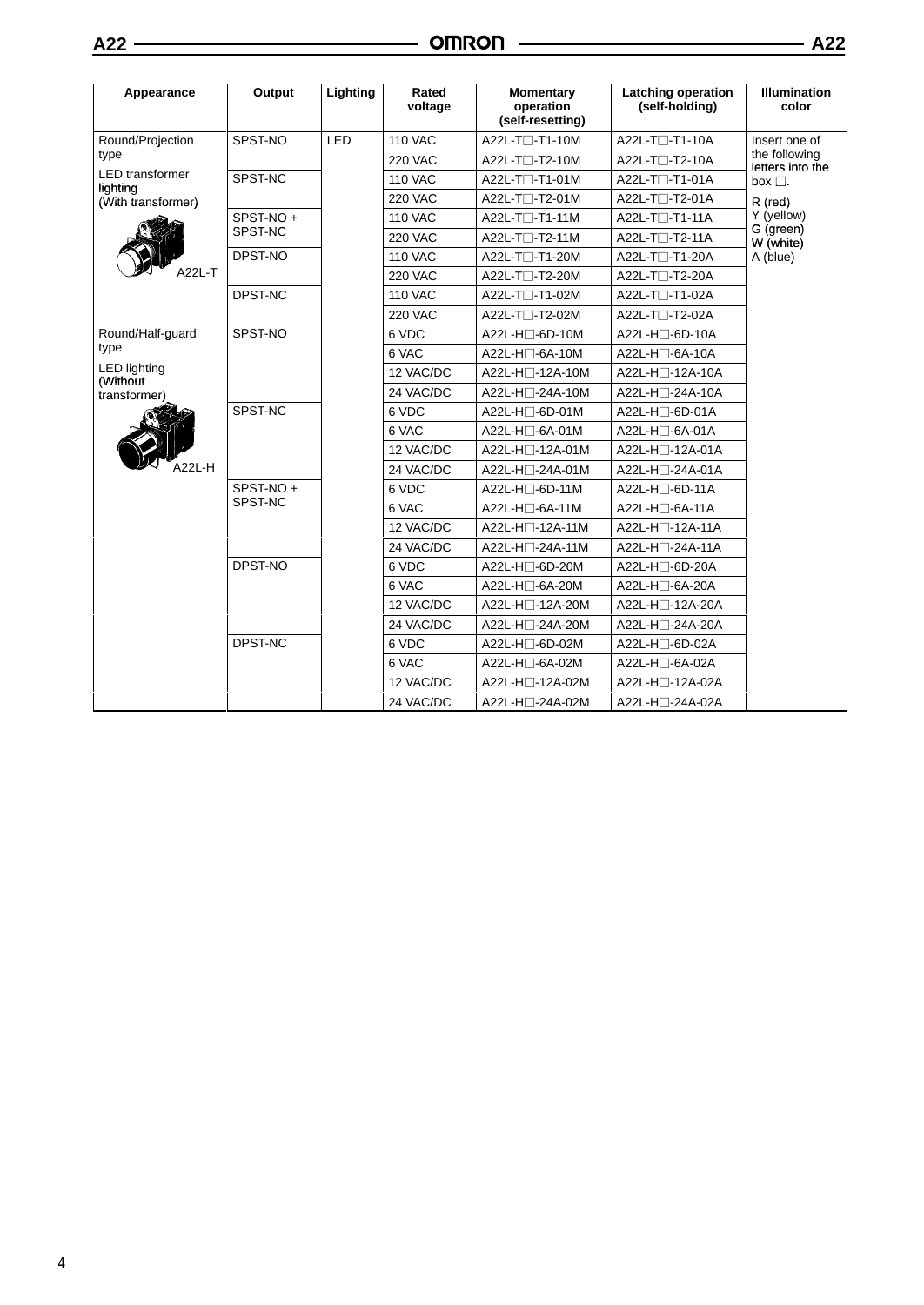| Appearance                         | Output    | Lighting | Rated<br>voltage | <b>Momentary</b><br>operation<br>(self-resetting) | <b>Latching operation</b><br>(self-holding) | <b>Illumination</b><br>color      |
|------------------------------------|-----------|----------|------------------|---------------------------------------------------|---------------------------------------------|-----------------------------------|
| Round/Half-guard                   | SPST-NO   | LED      | <b>110 VAC</b>   | A22L-H□-T1-10M                                    | A22L-H□-T1-10A                              | Insert one of                     |
| type                               |           |          | <b>220 VAC</b>   | $A22L-H \Box - T2-10M$                            | A22L-H□-T2-10A                              | the following<br>letters into the |
| <b>LED</b> transformer             | SPST-NC   |          | <b>110 VAC</b>   | A22L-H□-T1-01M                                    | A22L-H⊟-T1-01A                              | box $\square$ .                   |
| lighting (With<br>transformer)     |           |          | <b>220 VAC</b>   | A22L-H□-T2-01M                                    | A22L-H□-T2-01A                              | R (red)                           |
|                                    | SPST-NO+  |          | <b>110 VAC</b>   | $A22L-H$ - T1-11M                                 | A22L-H□-T1-11A                              | Y (yellow)                        |
|                                    | SPST-NC   |          | <b>220 VAC</b>   | A22L-H□-T2-11M                                    | A22L-H□-T2-11A                              | G (green)<br>W (white)            |
|                                    | DPST-NO   |          | <b>110 VAC</b>   | A22L-H□-T1-20M                                    | A22L-H□-T1-20A                              | A (blue)                          |
| 422L-H                             |           |          | <b>220 VAC</b>   | A22L-H□-T2-20M                                    | A22L-H□-T2-20A                              |                                   |
|                                    | DPST-NC   |          | <b>110 VAC</b>   | $A22L-H \Box - T1-02M$                            | A22L-H□-T1-02A                              |                                   |
|                                    |           |          | <b>220 VAC</b>   | A22L-H□-T2-02M                                    | A22L-H□-T2-02A                              |                                   |
| Round/Full-guard                   | SPST-NO   |          | 6 VDC            | $A22L-G \Box -6D-10M$                             | A22L-G□-6D-10A                              |                                   |
| type                               |           |          | 6 VAC            | $A22L-G$ -6A-10M                                  | A22L-G□-6A-10A                              |                                   |
| <b>LED lighting</b><br>(Without)   |           |          | 12 VAC/DC        | A22L-G <sub>1</sub> -12A-10M                      | A22L-G□-12A-10A                             |                                   |
| transformer)                       |           |          | 24 VAC/DC        | A22L-G□-24A-10M                                   | A22L-G□-24A-10A                             |                                   |
|                                    | SPST-NC   |          | 6 VDC            | $A22L-G \Box -6D-01M$                             | A22L-G□-6D-01A                              |                                   |
|                                    |           |          | 6 VAC            | $A22L-G \square - 6A - 01M$                       | A22L-G□-6A-01A                              |                                   |
|                                    |           |          | 12 VAC/DC        | A22L-G□-12A-01M                                   | A22L-G□-12A-01A                             |                                   |
|                                    |           |          | 24 VAC/DC        | A22L-G□-24A-01M                                   | A22L-G□-24A-01A                             |                                   |
| A22L-G                             | SPST-NO + |          | 6 VDC            | A22L-G□-6D-11M                                    | A22L-G□-6D-11A                              |                                   |
|                                    | SPST-NC   |          | 6 VAC            | $A22L-G \Box -6A-11M$                             | A22L-G□-6A-11A                              |                                   |
|                                    |           |          | 12 VAC/DC        | A22L-G□-12A-11M                                   | A22L-G□-12A-11A                             |                                   |
|                                    |           |          | 24 VAC/DC        | A22L-G□-24A-11M                                   | A22L-G□-24A-11A                             |                                   |
|                                    | DPST-NO   |          | 6 VDC            | A22L-G $\square$ -6D-20M                          | A22L-G□-6D-20A                              |                                   |
|                                    |           |          | 6 VAC            | $A22L-G \Box -6A-20M$                             | A22L-G□-6A-20A                              |                                   |
|                                    |           |          | 12 VAC/DC        | A22L-G□-12A-20M                                   | A22L-G□-12A-20A                             |                                   |
|                                    |           |          | 24 VAC/DC        | A22L-G□-24A-20M                                   | A22L-G□-24A-20A                             |                                   |
|                                    | DPST-NC   |          | 6 VDC            | A22L-G□-6D-02M                                    | A22L-G□-6D-02A                              |                                   |
|                                    |           |          | 6 VAC            | A22L-G□-6A-02M                                    | A22L-G□-6A-02A                              |                                   |
|                                    |           |          | 12 VAC/DC        | A22L-G <sub>1</sub> -12A-02M                      | A22L-G□-12A-02A                             |                                   |
|                                    |           |          | 24 VAC/DC        | A22L-G□-24A-02M                                   | A22L-G□-24A-02A                             |                                   |
| Round/Full-guard                   | SPST-NO   |          | <b>110 VAC</b>   | A22L-G□-T1-10M                                    | A22L-G□-T1-10A                              |                                   |
| type                               |           |          | <b>220 VAC</b>   | A22L-G $\Box$ -T2-10M                             | A22L-G□-T2-10A                              |                                   |
| <b>LED</b> transformer<br>lighting | SPST-NC   |          | <b>110 VAC</b>   | A22L-G□-T1-01M                                    | A22L-G□-T1-01A                              |                                   |
| (With transformer)                 |           |          | <b>220 VAC</b>   | A22L-G□-T2-01M                                    | A22L-G□-T2-01A                              |                                   |
|                                    | SPST-NO+  |          | 110 VAC          | $A22L-G$ -T1-11M                                  | A22L-G⊟-T1-11A                              |                                   |
|                                    | SPST-NC   |          | 220 VAC          | A22L-G $\Box$ -T2-11M                             | A22L-G□-T2-11A                              |                                   |
|                                    | DPST-NO   |          | <b>110 VAC</b>   | A22L-G□-T1-20M                                    | A22L-G□-T1-20A                              |                                   |
| A22L-G                             |           |          | <b>220 VAC</b>   | A22L-G□-T2-20M                                    | A22L-G□-T2-20A                              |                                   |
|                                    | DPST-NC   |          | 110 VAC          | A22L-G□-T1-02M                                    | A22L-G□-T1-02A                              |                                   |
|                                    |           |          | <b>220 VAC</b>   | A22L-G $\square$ -T2-02M                          | A22L-G□-T2-02A                              |                                   |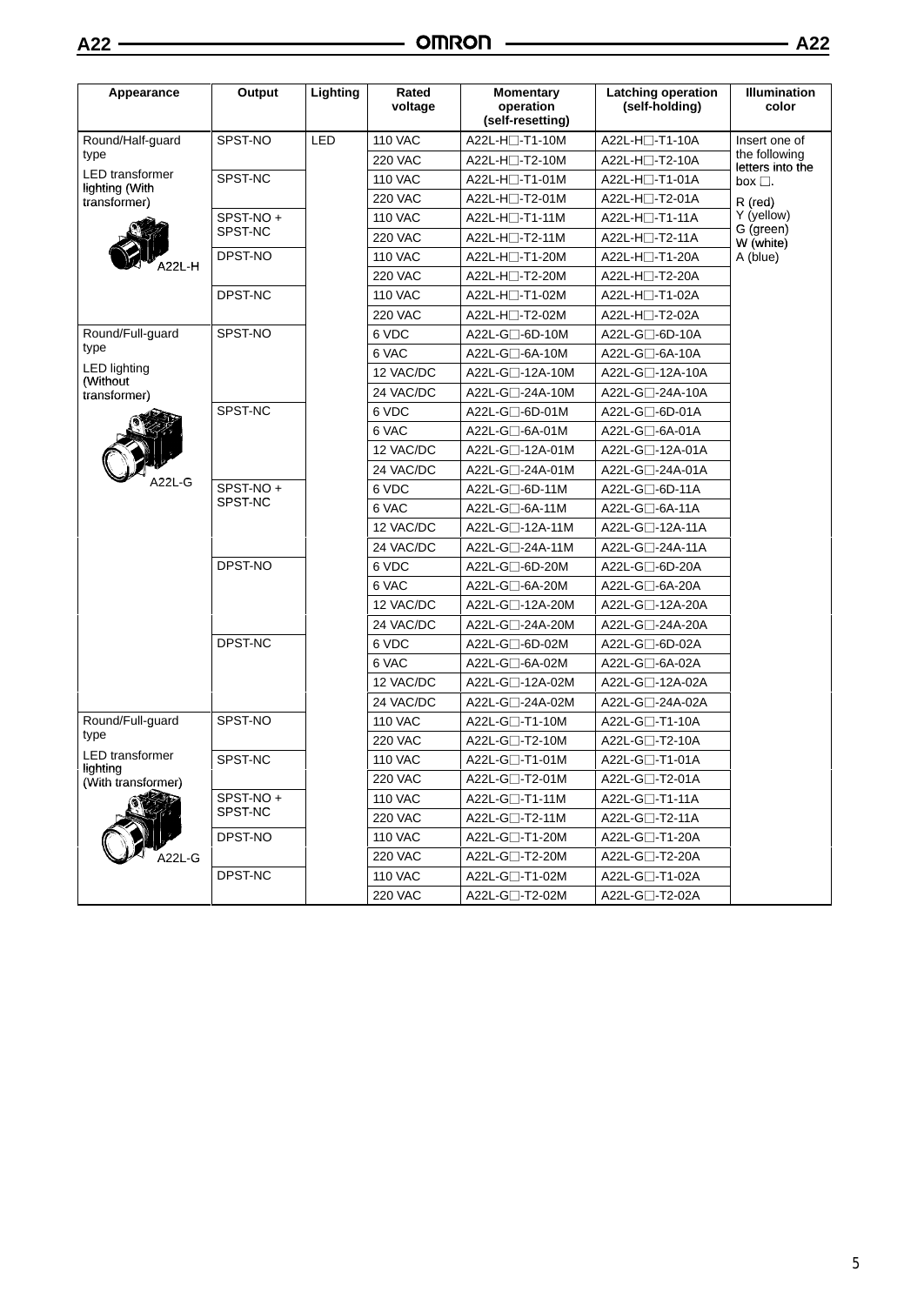# **Lighted (Square Type)**

| Appearance                                                                 | Output              | Lighting   | Rated<br>voltage | <b>Momentary</b><br>operation<br>(self-resetting) | <b>Latching operation</b><br>(self-holding) | <b>Illumination</b><br>color         |
|----------------------------------------------------------------------------|---------------------|------------|------------------|---------------------------------------------------|---------------------------------------------|--------------------------------------|
| Square/Projection                                                          | SPST-NO             | <b>LED</b> | 6 VDC            | A22L-C□-6D-10M                                    | A22L-C□-6D-10A                              | Insert one of                        |
| type                                                                       |                     |            | 6 VAC            | A22L-C□-6A-10M                                    | A22L-C⊟-6A-10A                              | the following<br>letters into the    |
| <b>LED lighting</b><br>(Without                                            |                     |            | 12 VAC/DC        | A22L-C□-12A-10M                                   | A22L-C□-12A-10A                             | box $\square$ .                      |
| transformer)                                                               |                     |            | 24 VAC/DC        | A22L-C□-24A-10M                                   | A22L-C□-24A-10A                             | R (red)                              |
|                                                                            | SPST-NC             |            | 6 VDC            | A22L-C□-6D-01M                                    | A22L-C□-6D-01A                              | Y (yellow)<br>G (green)<br>W (white) |
|                                                                            |                     |            | 6 VAC            | A22L-C□-6A-01M                                    | A22L-C□-6A-01A                              |                                      |
| \22L-C                                                                     |                     |            | 12 VAC/DC        | A22L-C□-12A-01M                                   | A22L-C□-12A-01A                             | A (blue)                             |
|                                                                            |                     |            | 24 VAC/DC        | A22L-C□-24A-01M                                   | A22L-C□-24A-01A                             |                                      |
|                                                                            | SPST-NO+            |            | 6 VDC            | A22L-C□-6D-11M                                    | A22L-C□-6D-11A                              |                                      |
|                                                                            | SPST-NC             |            | 6 VAC            | A22L-C□-6A-11M                                    | A22L-C□-6A-11A                              |                                      |
|                                                                            |                     |            | 12 VAC/DC        | A22L-C□-12A-11M                                   | A22L-C□-12A-11A                             |                                      |
|                                                                            |                     |            | 24 VAC/DC        | A22L-C□-24A-11M                                   | A22L-C□-24A-11A                             |                                      |
|                                                                            | DPST-NO             |            | 6 VDC            | A22L-C□-6D-20M                                    | A22L-C□-6D-20A                              |                                      |
|                                                                            |                     |            | 6 VAC            | A22L-C□-6A-20M                                    | A22L-C□-6A-20A                              |                                      |
|                                                                            |                     |            | 12 VAC/DC        | A22L-C□-12A-20M                                   | A22L-C□-12A-20A                             |                                      |
|                                                                            |                     |            | 24 VAC/DC        | A22L-C□-24A-20M                                   | A22L-C□-24A-20A                             |                                      |
|                                                                            | DPST-NC             |            | 6 VDC            | A22L-C□-6D-02M                                    | A22L-C□-6D-02A                              |                                      |
|                                                                            |                     |            | 6 VAC            | A22L-C□-6A-02M                                    | A22L-C□-6A-02A                              |                                      |
|                                                                            |                     |            | 12 VAC/DC        | A22L-C□-12A-02M                                   | A22L-C□-12A-02A                             |                                      |
|                                                                            |                     |            | 24 VAC/DC        | A22L-C□-24A-02M                                   | A22L-C□-24A-02A                             |                                      |
| Square/Projection                                                          | SPST-NO             |            | <b>110 VAC</b>   | A22L-C□-T1-10M                                    | A22L-C□-T1-10A                              |                                      |
| type<br><b>LED</b> transformer<br>liahtina<br>(With transformer)<br>A22L-C |                     |            | <b>220 VAC</b>   | A22L-C□-T2-10M                                    | A22L-C□-T2-10A                              |                                      |
|                                                                            | SPST-NC             |            | <b>110 VAC</b>   | A22L-C□-T1-01M                                    | A22L-C□-T1-01A                              |                                      |
|                                                                            |                     |            | <b>220 VAC</b>   | A22L-C□-T2-01M                                    | A22L-C□-T2-01A                              |                                      |
|                                                                            | SPST-NO+<br>SPST-NC |            | <b>110 VAC</b>   | A22L-C□-T1-11M                                    | A22L-C□-T1-11A                              |                                      |
|                                                                            |                     |            | <b>220 VAC</b>   | A22L-C□-T2-11M                                    | A22L-C□-T2-11A                              |                                      |
|                                                                            | DPST-NO             |            | <b>110 VAC</b>   | A22L-C□-T1-20M                                    | A22L-C□-T1-20A                              |                                      |
|                                                                            |                     |            | <b>220 VAC</b>   | A22L-C $\Box$ -T2-20M                             | A22L-C□-T2-20A                              |                                      |
|                                                                            | DPST-NC             |            | <b>110 VAC</b>   | A22L-C□-T1-02M                                    | A22L-C⊟-T1-02A                              |                                      |
|                                                                            |                     |            | <b>220 VAC</b>   | A22L-C□-T2-02M                                    | A22L-C□-T2-02A                              |                                      |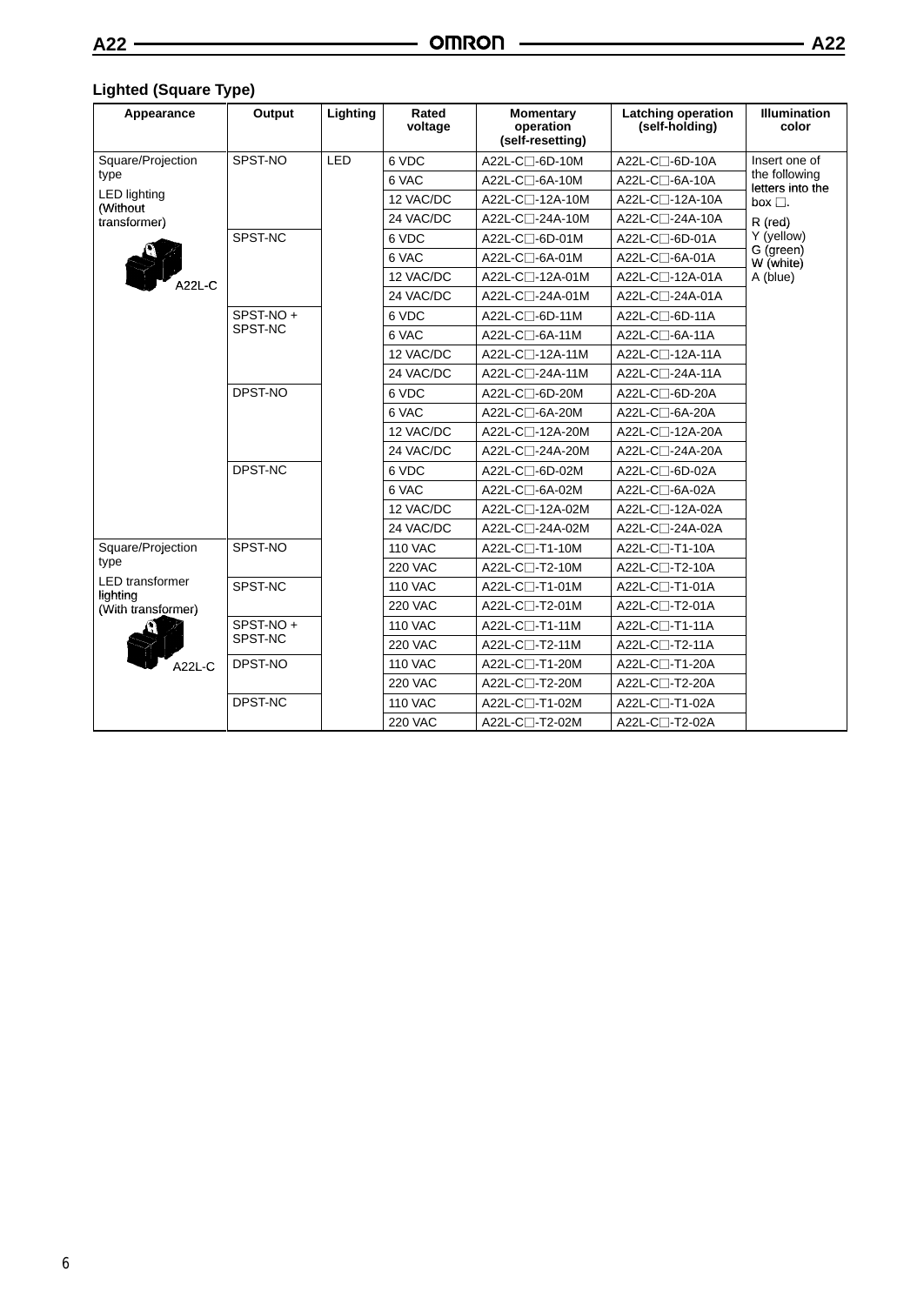| Appearance                      | Output              | Lighting | Rated<br>voltage | <b>Momentary</b><br>operation<br>(self-resetting) | <b>Latching operation</b><br>(self-holding) | <b>Illumination</b><br>color         |
|---------------------------------|---------------------|----------|------------------|---------------------------------------------------|---------------------------------------------|--------------------------------------|
| Square/Full-guard               | SPST-NO             | LED      | 6 VDC            | A22L-D <sub>0</sub> -6D-10M                       | A22L-D□-6D-10A                              | Insert one of                        |
| type                            |                     |          | 6 VAC            | A22L-D□-6A-10M                                    | A22L-D□-6A-10A                              | the following<br>letters into the    |
| <b>LED lighting</b><br>(Without |                     |          | 12 VAC/DC        | A22L-D□-12A-10M                                   | A22L-D□-12A-10A                             | box $\square$ .                      |
| transformer)                    |                     |          | 24 VAC/DC        | A22L-D□-24A-10M                                   | A22L-D□-24A-10A                             | R (red)                              |
|                                 | SPST-NC             |          | 6 VDC            | A22L-D□-6D-01M                                    | A22L-D□-6D-01A                              | Y (yellow)<br>G (green)<br>W (white) |
|                                 |                     |          | 6 VAC            | $A22L-D \Box -6A-01M$                             | A22L-D□-6A-01A                              |                                      |
|                                 |                     |          | 12 VAC/DC        | A22L-D□-12A-01M                                   | A22L-D□-12A-01A                             | A (blue)                             |
| A22L-D                          |                     |          | 24 VAC/DC        | A22L-D□-24A-01M                                   | A22L-D <sub>2</sub> -24A-01A                |                                      |
|                                 | SPST-NO+            |          | 6 VDC            | A22L-D□-6D-11M                                    | $A22L-D \square -6D-11A$                    |                                      |
|                                 | SPST-NC             |          | 6 VAC            | A22L-D□-6A-11M                                    | $A22L-D \square - 6A-11A$                   |                                      |
|                                 |                     |          | 12 VAC/DC        | A22L-D□-12A-11M                                   | A22L-D□-12A-11A                             |                                      |
|                                 |                     |          | 24 VAC/DC        | A22L-D□-24A-11M                                   | A22L-D□-24A-11A                             |                                      |
|                                 | DPST-NO             |          | 6 VDC            | A22L-D□-6D-20M                                    | A22L-D□-6D-20A                              |                                      |
|                                 |                     |          | 6 VAC            | A22L-D□-6A-20M                                    | A22L-D□-6A-20A                              |                                      |
|                                 |                     |          | 12 VAC/DC        | A22L-D□-12A-20M                                   | A22L-D <sub>1</sub> -12A-20A                |                                      |
|                                 |                     |          | 24 VAC/DC        | A22L-D□-24A-20M                                   | A22L-D□-24A-20A                             |                                      |
|                                 | DPST-NC             |          | 6 VDC            | A22L-D□-6D-02M                                    | A22L-D□-6D-02A                              |                                      |
|                                 |                     |          | 6 VAC            | A22L-D□-6A-02M                                    | A22L-D□-6A-02A                              |                                      |
|                                 |                     |          | 12 VAC/DC        | A22L-D□-12A-02M                                   | A22L-D□-12A-02A                             |                                      |
|                                 |                     |          | 24 VAC/DC        | A22L-D□-24A-02M                                   | A22L-D□-24A-02A                             |                                      |
| Square/Full-guard               | SPST-NO             |          | <b>110 VAC</b>   | A22L-D□-T1-10M                                    | A22L-D□-T1-10A                              |                                      |
| type<br><b>LED</b> transformer  |                     |          | <b>220 VAC</b>   | A22L-D $\Box$ -T2-10M                             | A22L-D□-T2-10A                              |                                      |
| lighting                        | SPST-NC             |          | <b>110 VAC</b>   | A22L-D□-T1-01M                                    | A22L-D□-T1-01A                              |                                      |
| (With transformer)<br>A22L-D    |                     |          | <b>220 VAC</b>   | A22L-D□-T2-01M                                    | A22L-D□-T2-01A                              |                                      |
|                                 | SPST-NO+<br>SPST-NC |          | <b>110 VAC</b>   | A22L-D□-T1-11M                                    | A22L-D□-T1-11A                              |                                      |
|                                 |                     |          | <b>220 VAC</b>   | A22L-D□-T2-11M                                    | A22L-D <sub>1</sub> -T2-11A                 |                                      |
|                                 | DPST-NO             |          | <b>110 VAC</b>   | A22L-D□-T1-20M                                    | A22L-D□-T1-20A                              |                                      |
|                                 |                     |          | <b>220 VAC</b>   | A22L-D <sub>-</sub> T2-20M                        | A22L-D□-T2-20A                              |                                      |
|                                 | DPST-NC             |          | <b>110 VAC</b>   | A22L-D□-T1-02M                                    | A22L-D□-T1-02A                              |                                      |
|                                 |                     |          | <b>220 VAC</b>   | A22L-D□-T2-02M                                    | A22L-D□-T2-02A                              |                                      |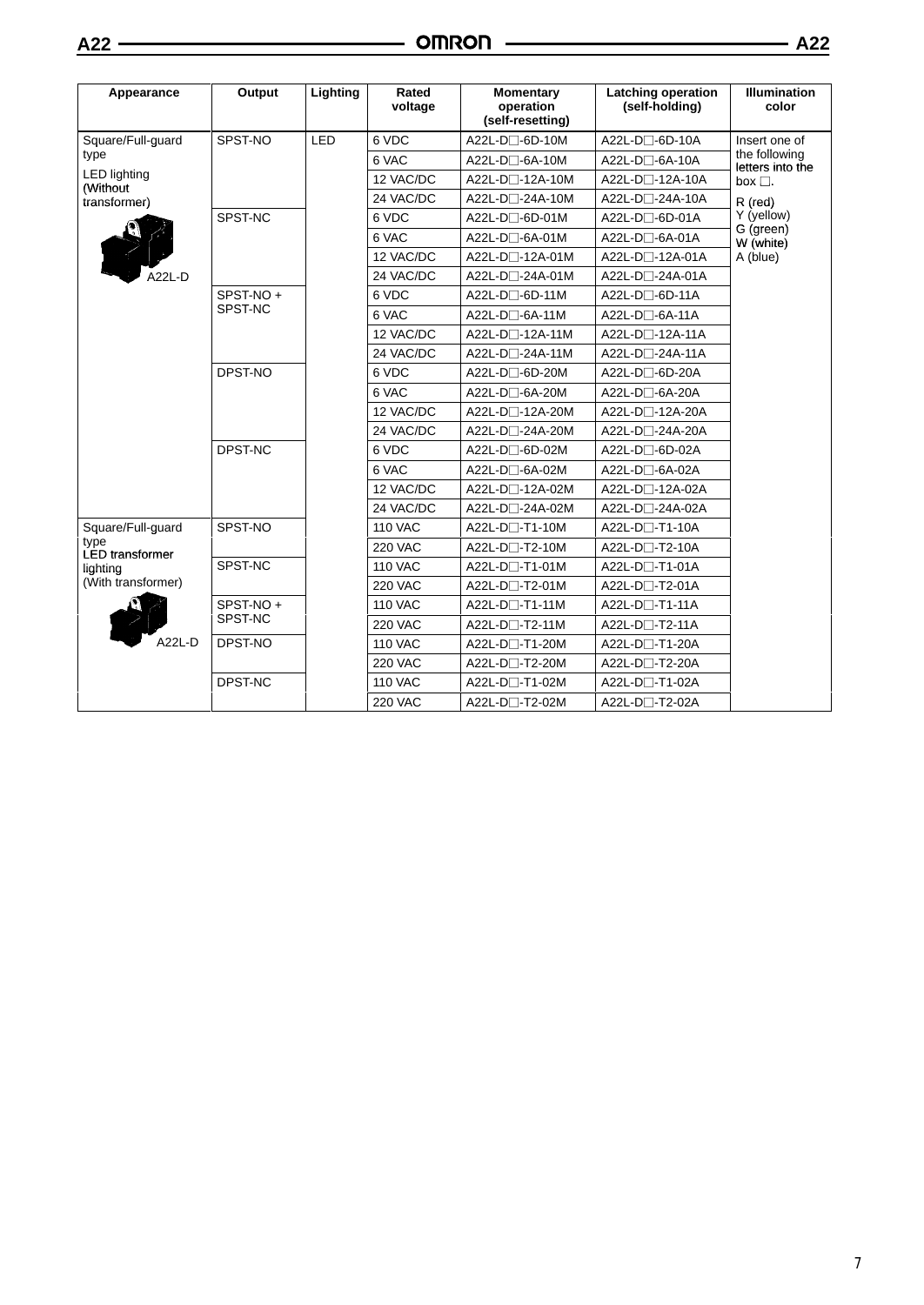# **Model Number Legend (Subassembly)**

The Operational Unit, Lamp, or Switch Unit can be ordered separately. Use them in combination for models that are not available as assembled units. These can also be used as inventory for maintenance parts.

# **Unit Combinations**



# **1. Operational Unit**



| 1 Lighted/Non-lighted |                    |  |
|-----------------------|--------------------|--|
| $\boxed{\text{Code}}$ | <b>Description</b> |  |

| ∣ v∪uc i | Description      |
|----------|------------------|
|          | None Non-lighted |
|          | Lighted          |

#### **2 Flange Shape**

| Non-lighted |                               |  |
|-------------|-------------------------------|--|
| Code        | <b>Description</b>            |  |
| F           | Round/Flat                    |  |
| т           | Round/Projection              |  |
| G           | Round/Full-guard              |  |
| н           | Round/Half-guard              |  |
| C           | Square/Projection             |  |
| D           | Square/Full-guard             |  |
| S           | Round/Mushroom (30-dia. head) |  |
| М           | Round/Mushroom (40-dia. head) |  |
|             | Lighted                       |  |
| T           | Round/Projection              |  |
| G           | Round/Full-guard              |  |
| н           | Round/Half-guard              |  |
| C           | Square/Projection             |  |
| D           | Square/Full-guard             |  |

#### **3 Illumination Color**

| Code | <b>Description</b>                |
|------|-----------------------------------|
| R    | Red                               |
| G    | Green                             |
| ٧    | Yellow                            |
| W    | White                             |
| Α    | Blue                              |
| B    | Black (for non-lighted type only) |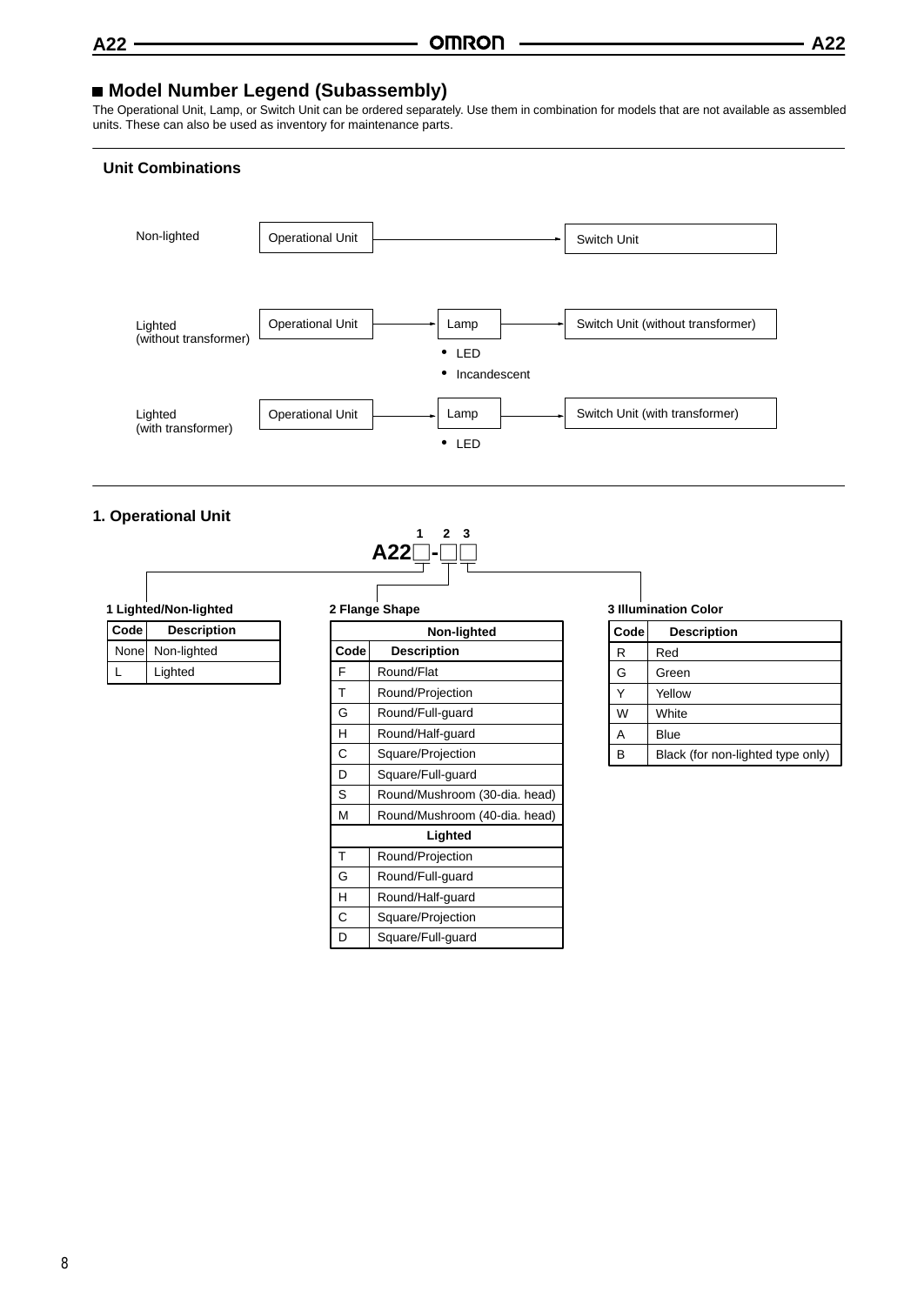# **2. Lamp (Common Use)**



| Code | <b>Description</b>    |  |  |
|------|-----------------------|--|--|
| 5    | 5 VAC (6 VAC)         |  |  |
| 12   | 12 VAC (14 VAC)       |  |  |
| 24   | 24 VAC (28 VAC)       |  |  |
| H1   | 100 VAC (130 VAC)     |  |  |
|      | LED                   |  |  |
| 6D   | 6 VDC (6 VDC)         |  |  |
| 6A   | 6 VAC (6 VAC)         |  |  |
| 12A  | 12 VAC/DC (12 VAC/DC) |  |  |
| 24A  | 24 VAC/DC (24 VAC/DC) |  |  |

#### **2 Illumination Color**

| Code  | <b>Description</b> |
|-------|--------------------|
| Nonel | Incandescent lamp  |
| R     | Red                |
| G     | Green              |
|       | Yellow             |
|       | Blue               |

# **3. Switch Unit (General-purpose Load)**



# **1 Lighted/Non-lighted**

| Code | <b>Description</b> |
|------|--------------------|
|      | None Non-lighted   |
|      | Lighted            |
|      |                    |

#### **2 Contacts**

| l Code | <b>Description</b> |
|--------|--------------------|
| 10     | SPST-NO            |
| 01     | SPST-NC            |
| 11     | SPST-NO + SPST-NC  |
| 20     | DPST-NO            |
| 02     | DPST-NC            |

| Code | <b>Description</b> |
|------|--------------------|
| м    | Momentary          |
| А    | Latching           |

### **4 Transformer (Lighted Type Only)**

| Code  | <b>Description</b>    |
|-------|-----------------------|
| Nonel | Without transformer   |
| Τ1    | 110 VAC <sup>*1</sup> |
| T2    | 220 VAC <sup>*2</sup> |

\*1) Operational voltage: 95 to 115 VAC

\*2) Operational voltage: 190 to 230 VAC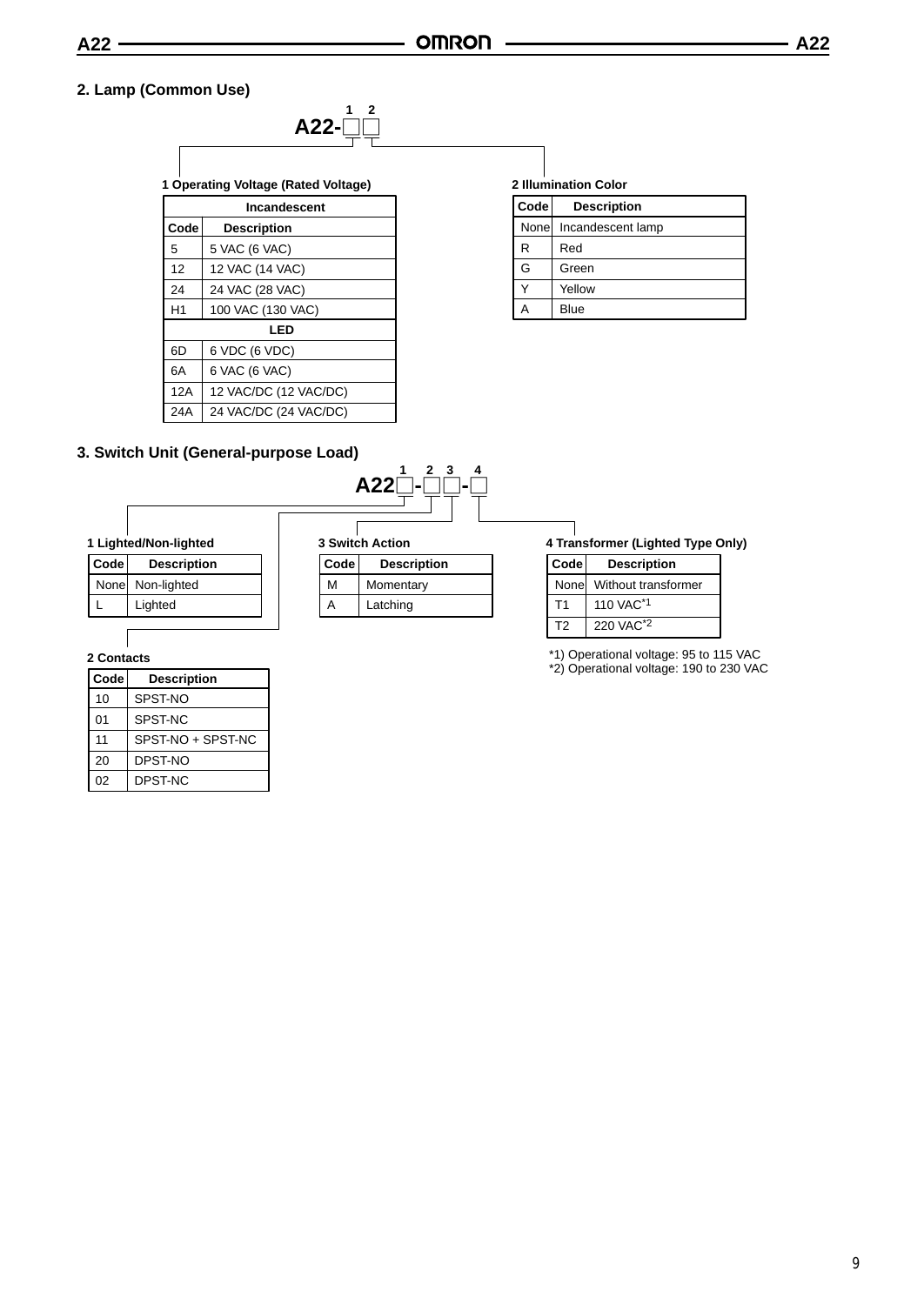# **Operational Unit**

**Non-lighted**

| <b>Color of Operational</b> | <b>IP65 oil-resistant models</b> |                 |                 |                 |
|-----------------------------|----------------------------------|-----------------|-----------------|-----------------|
| Unit                        | Flat type                        | Projection type | Full-guard type | Half-guard type |
|                             |                                  |                 |                 |                 |
| Red                         | <b>A22-FR</b>                    | <b>A22-TR</b>   | A22-GR          | A22-HR          |
| Green                       | $A22-FG$                         | A22-TG          | A22-GG          | $A22-HG$        |
| Yellow                      | A22-FY                           | A22-TY          | A22-GY          | A22-HY          |
| White                       | A22-FW                           | A22-TW          | A22-GW          | A22-HW          |
| <b>Blue</b>                 | A22-FA                           | $A22-TA$        | A22-GA          | $A22-HA$        |
| <b>Black</b>                | $A22-FB$                         | A22-TB          | $A22-GB$        | $A22-HB$        |

| <b>Color of Operational</b><br>Unit | <b>IP65 oil-resistant models</b> |                        |                                       |                                       |
|-------------------------------------|----------------------------------|------------------------|---------------------------------------|---------------------------------------|
|                                     | Square/Projection type           | Square/Full-guard type | Round/Mushroom type<br>(30-dia. head) | Round/Mushroom type<br>(40-dia. head) |
| Red                                 | <b>A22-CR</b>                    | A22-DR                 | A22-SR                                | $A22-MR$                              |
| Green                               | $A22-CG$                         | $A22-DG$               | A22-SG                                | A22-MG                                |
| Yellow                              | A22-CY                           | A22-DY                 | A22-SY                                | A22-MY                                |
| White                               | A22-CW                           | A22-DW                 | A22-SW                                | A22-MW                                |
| <b>Blue</b>                         | $A22-CA$                         | $A22-DA$               | A22-SA                                | $A22-MA$                              |
| <b>Black</b>                        | $A22-CB$                         | $A22-DB$               | $A22-SB$                              | $A22-MB$                              |

# **Lighted**

| <b>Color of Operational Unit</b> | <b>IP65</b>     |                 |                 |  |  |
|----------------------------------|-----------------|-----------------|-----------------|--|--|
|                                  | Projection type | Full-guard type | Half-guard type |  |  |
|                                  |                 |                 |                 |  |  |
| Red                              | A22L-TR         | A22L-GR         | A22L-HR         |  |  |
| Green                            | A22L-TG         | A22L-GG         | A22L-HG         |  |  |
| Yellow                           | A22L-TY         | A22L-GY         | A22L-HY         |  |  |
| White                            | A22L-TW         | A22L-GW         | A22L-HW         |  |  |
| <b>Blue</b>                      | A22L-TA         | A22L-GA         | A22L-HA         |  |  |

**Note:** Common to incandescent lamps and LEDs.

| <b>Color of Operational Unit</b> | <b>IP65</b>       |                        |  |
|----------------------------------|-------------------|------------------------|--|
|                                  | Square/Projection | Square/Full-guard type |  |
|                                  |                   |                        |  |
| Red                              | A22L-CR           | A22L-DR                |  |
| Green                            | A22L-CG           | A22L-DG                |  |
| Yellow                           | A22L-CY           | A22L-DY                |  |
| White                            | A22L-CW           | A22L-DW                |  |
| <b>Blue</b>                      | A22L-CA           | A22L-DA                |  |

10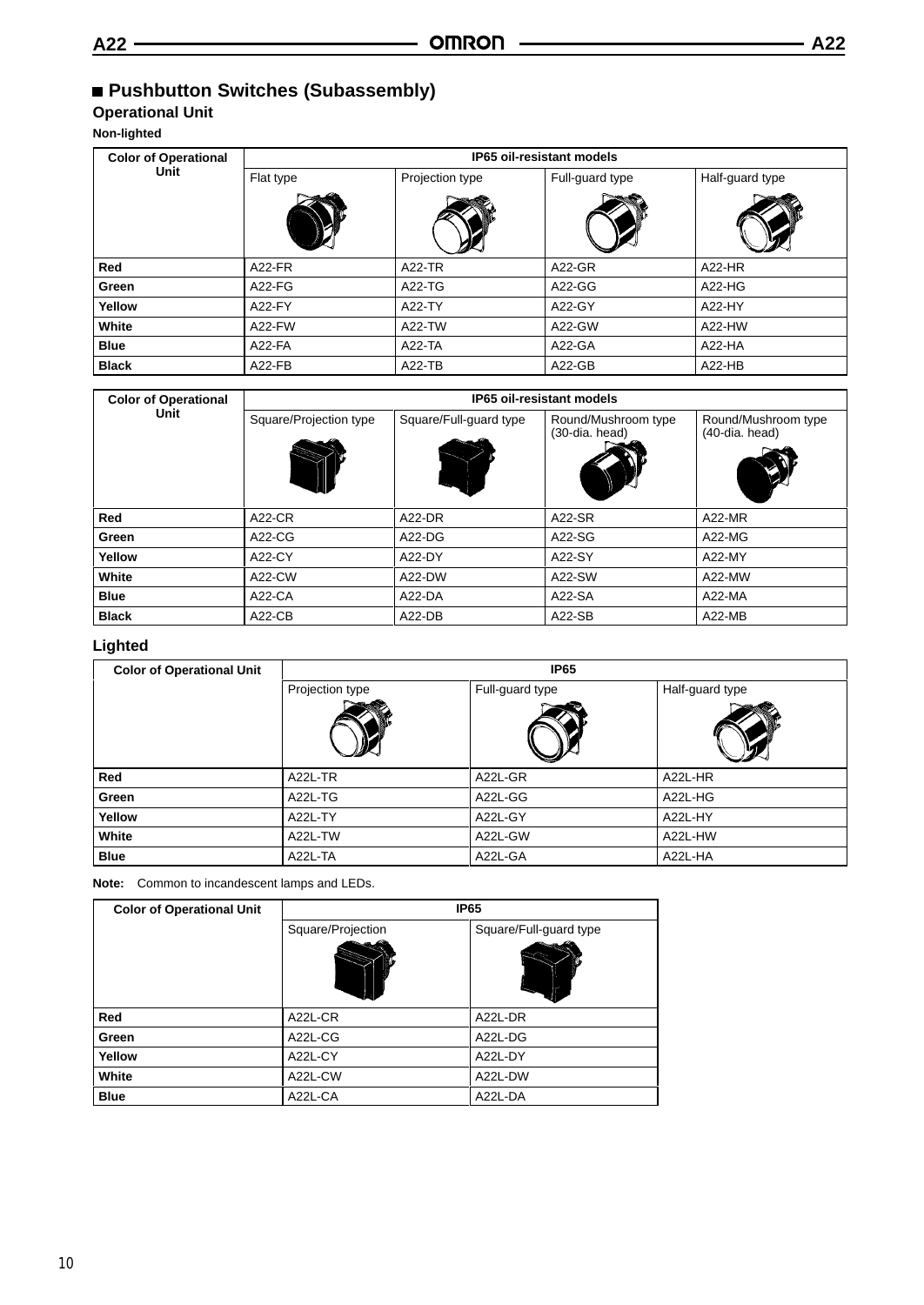**6 VDC 6 VAC 12 VAC/DC 24 VAC/DC**

#### **Lamps LED**

| -20                     |         |         |                  |          |
|-------------------------|---------|---------|------------------|----------|
| <b>Rated voltage</b>    | 6 VDC   | 6 VAC   | <b>12 VAC/DC</b> | 24'      |
| e<br>JIII B.<br>$3^{2}$ |         |         |                  |          |
| <b>LED light</b>        |         |         |                  |          |
| Red                     | A22-6DR | A22-6AR | A22-12AR         | A22-24AR |
| Green                   | A22-6DG | A22-6AG | A22-12AG         | A22-24AG |
| Yellow (see note 2)     | A22-6DY | A22-6AY | A22-12AY         | A22-24AY |

**Note:** 1. For transformer lighting, use the A22-24A□.

2. Used when the Operational Unit color is yellow or white.

# **Incandescent**

| <b>Rated voltage</b> | 6 VAC   | <b>14 VAC</b> | <b>28 VAC</b> | <b>130 VAC</b> |
|----------------------|---------|---------------|---------------|----------------|
| ∼<br>۸I              | $A22-5$ | A22-12        | A22-24        | A22-H1         |

**Blue** A22-6DA A22-6AA A22-12AA A22-24AA

# **Switch Unit (General-purpose Load)**

#### **Non-lighted**

| <b>Switch action</b> | <b>Contacts</b>   | <b>Model</b> |
|----------------------|-------------------|--------------|
| Momentary            | SPST-NO           | A22-10M      |
|                      | SPST-NC           | A22-01M      |
|                      | SPST-NO + SPST-NC | A22-11M      |
|                      | DPST-NO           | A22-20M      |
|                      | DPST-NC           | A22-02M      |
| Latching             | SPST-NO           | A22-10A      |
|                      | SPST-NC           | A22-01A      |
|                      | SPST-NO + SPST-NC | A22-11A      |
|                      | DPST-NO           | A22-20A      |
|                      | DPST-NC           | A22-02A      |

#### **Lighted**

| <b>Switch Action</b> | <b>Contacts</b>   | <b>Transformer circuits</b>   |                |                  |
|----------------------|-------------------|-------------------------------|----------------|------------------|
|                      |                   | <b>Without</b><br>transformer |                | With transformer |
|                      |                   |                               | <b>110 VAC</b> | <b>220 VAC</b>   |
| Momentary            | SPST-NO           | A22L-10M                      | A22L-10M-T1    | A22L-10M-T2      |
|                      | SPST-NC           | A22L-01M                      | A22L-01M-T1    | A22L-01M-T2      |
|                      | SPST-NO + SPST-NC | A22L-11M                      | A22L-11M-T1    | A22L-11M-T2      |
|                      | DPST-NO           | A22L-20M                      | A22L-20M-T1    | A22L-20M-T2      |
|                      | DPST-NC           | A22L-02M                      | A22L-02M-T1    | A22L-02M-T2      |
| Latching             | SPST-NO           | A22L-10A                      | A22L-10A-T1    | A22L-10A-T2      |
|                      | SPST-NC           | A22L-01A                      | A22L-01A-T1    | A22L-01A-T2      |
|                      | SPST-NO + SPST-NC | A22L-11A                      | A22L-11A-T1    | A22L-11A-T2      |
|                      | DPST-NO           | A22L-20A                      | A22L-20A-T1    | A22L-20A-T2      |
|                      | DPST-NC           | A22L-02A                      | A22L-02A-T1    | A22L-02A-T2      |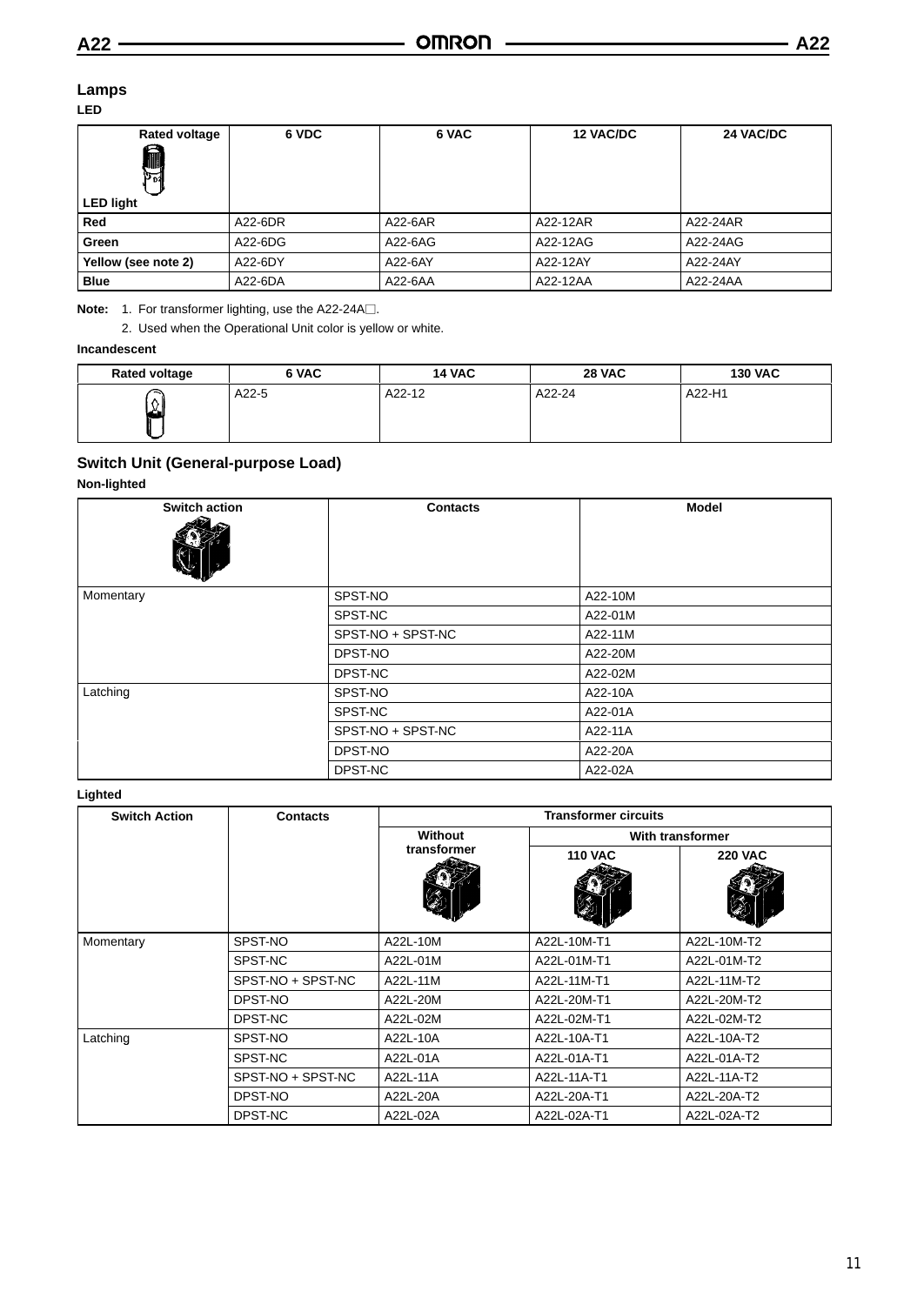

- **Note:** 1. All units are in millimeters unless otherwise indicated.
	- 2. The following illustrations are for momentary operation.

# **Lighted/Non-lighted Pushbutton Switches**







**Half-guard Type A22-H, A22L-H**





**Projection Type A22-T, A22L-T**





**40-dia. Mushroom Type A22-M**

**Full-guard Type A22-G, A22L-G**



╔  $\circ$ 40 dia.  $\circ$  $1.8$  $0.5$ 

32





54.7 (see note 1)  $-$ 

 $5.9$ 

 $34$ 

**Note:** 1. Latching operation models are 9.2 mm longer.

2. Lighted models have the same dimensions as shown above, whether they are with transformers or without transformers.